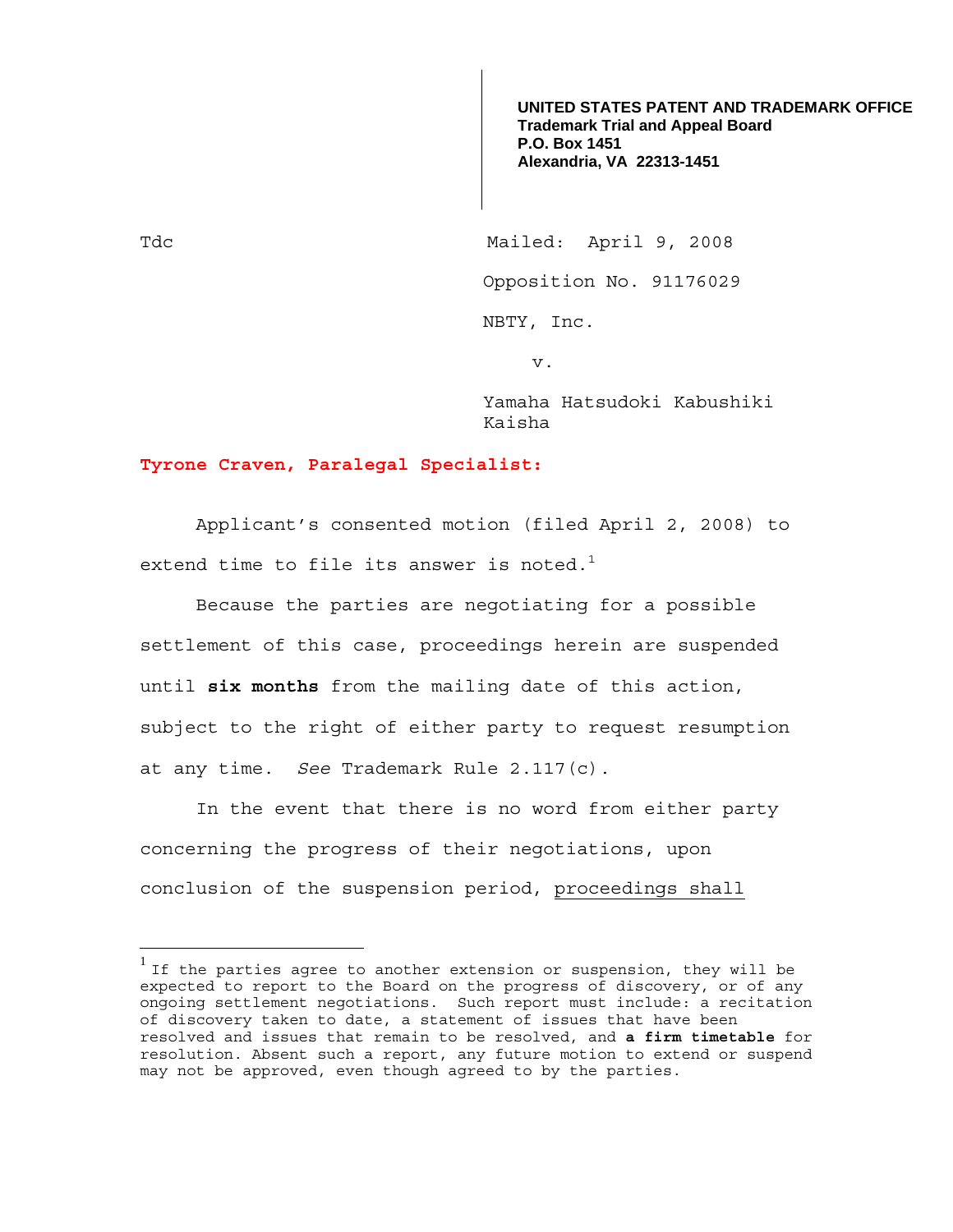resume without further notice or order from the Board, upon the schedule set out below.

**Applicant** is allowed **THIRTY DAYS** from resumption in which to answer the **notice of opposition**. The parties are allowed the same THIRTY DAYS in which to serve responses to any outstanding discovery requests. Trial dates, including the close of discovery, are reset as follows:

| Proceedings resume:                                                     | 10/10/2008 |
|-------------------------------------------------------------------------|------------|
| Discovery Period to close:                                              | 1/8/2009   |
| 30-day testimony period for party in<br>position of plaintiff to close: | 4/8/2009   |
| 30-day testimony period for party in<br>position of defendant to close: | 6/7/2009   |
| 15-day rebuttal testimony period<br>to close:                           | 7/22/2009  |

In each instance, a copy of the transcript of testimony together with copies of documentary exhibits, must be served on the adverse party within thirty days after completion of the taking of testimony. Trademark Rule 2.l25.

Briefs shall be filed in accordance with Trademark Rule 2.128(a) and (b). An oral hearing will be set only upon request filed as provided by Trademark Rule 2.l29.